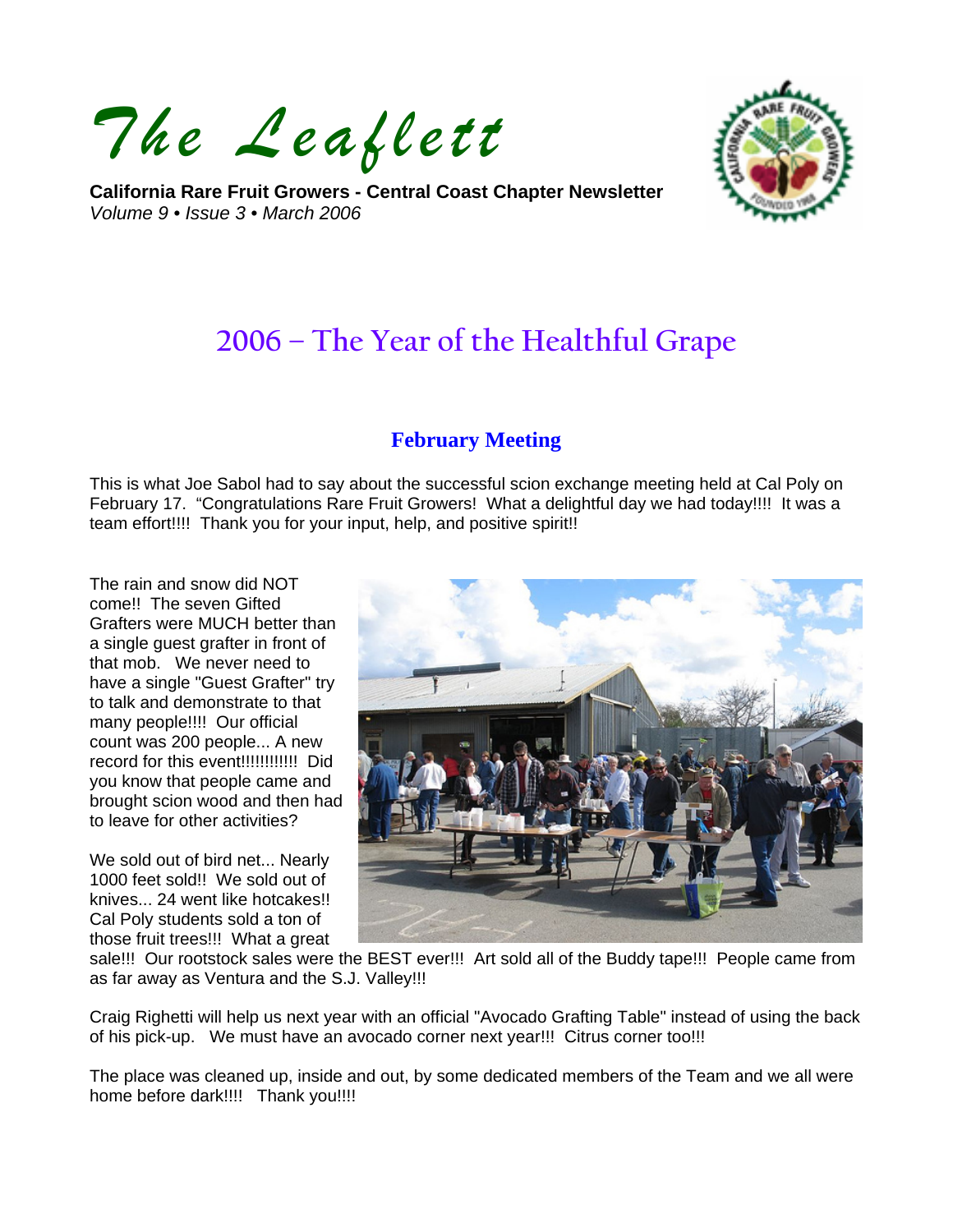# Festival of Fruit 2006

The exciting event known as the "Festival of Fruit" will be held September 5 through 9, 2006, right here on the Central Coast. We are expecting a turnout of at least 400 people from some of the other 22 CRFG chapters in the state, as well as at least 150 people from our own chapter. It is a memorable and fun event and one all of you will want to be a part of. We need "many hands" to make it successful. If you can help, call **Pet Daniels at 773-9311** and cheerfully volunteer your services!

The next meeting of the Festival Steering Committee will be at 6 p.m., Tuesday, March 21, 2006 at the Pismo Outlet Center Community Room. Below is an initial listing of committees and chairs. Don't be left out of the fun! Sign up somewhere today!

Speakers/ Workshop Presenters--Art D., Bob T., Lark C., and Roger E.

Tours--Bob Tullock and his committee

Registration--Art DeKleine and his committee

Hospitality--Sandy Ahearn and committee

Donations/Gifts--Art and Doris H., Dorothy S. and committee

Propagation of Grape cuttings--Bob Tullock and his committee

Partnerships--Patti Schober and committee

Plant/Nursery Sales/Venders--Norm Beard and committee

Publicity/Signage--Joe S., Norm B., and committee

Photographers--Larry Hollis and committee

Money Matters--Dick P.

Fruit Tasting--Dorothy S. and committee

Facilities--Art D., Joe S., and Dan R.

Crops Club and Department--Dan R., Kristin P., and Philip Y.

Comfort Stations Map--Marv Daniels and committee

## Local Rare Fruit of the Month—March—Mexican Papaya

#### By Norm Beard

The Mexican Papaya shown in the photo on the next page is growing just south of my greenhouse, as it needs warmth and reflected heat. The warmest place you can grow them, generally, is close to your home on the south side, preferably in an ell shape of your exterior, out of the wind. (Photo of Norm's beautiful papaya was taken by Joe Sabol.)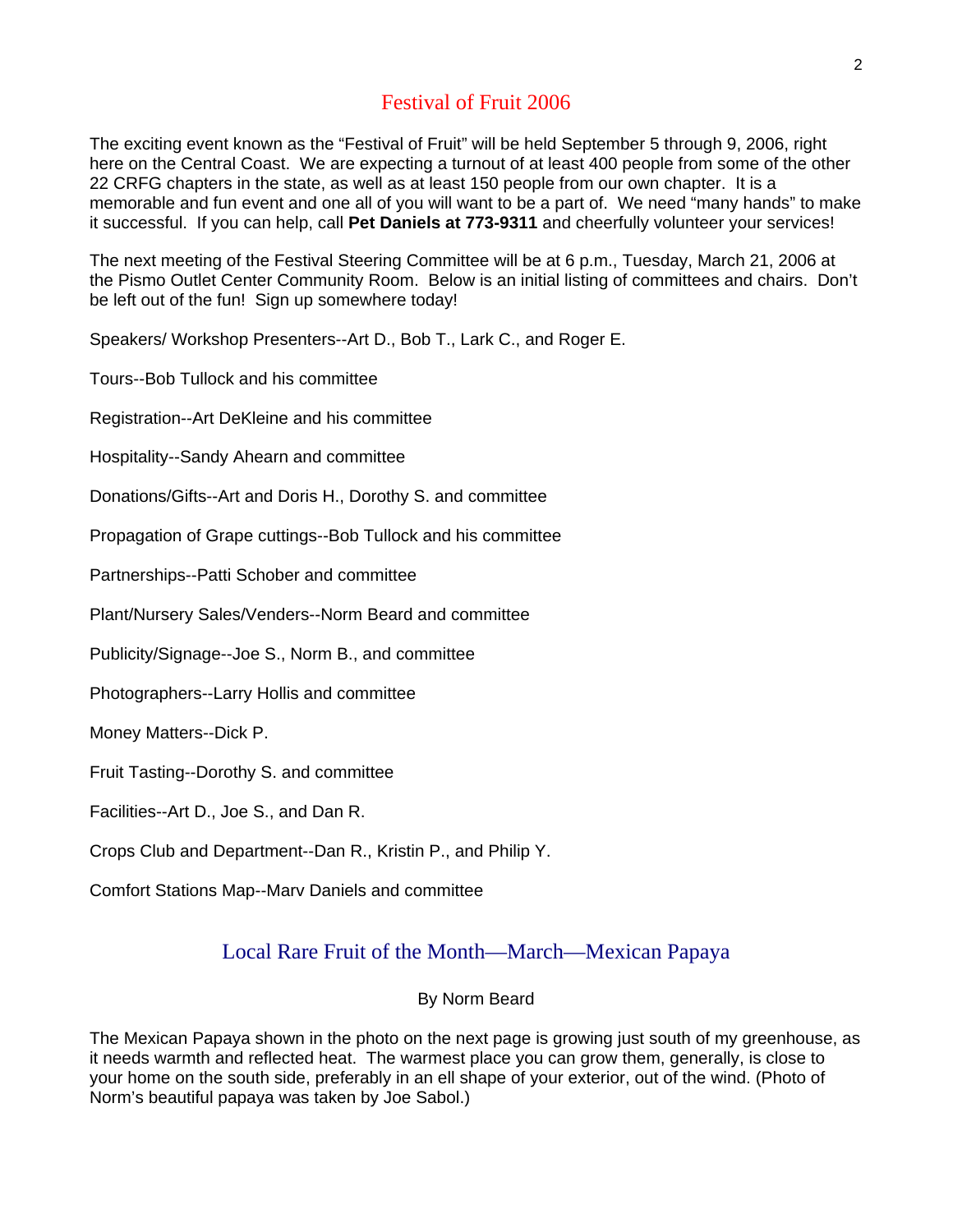

The soil must be well drained. The tree prefers lots of sand or loose soil with amendments. I have some other papayas growing on the south side of my avocado trees, which are doing very well on a slope. A combination of cold and wet soil will cause them to damp off, if that happens, cut the root off and stick the stem in a bucket of sand and it will re-root. They will not tolerate salty soil or water. Keep on the dry side.

When the papaya shows a little yellow on it, that's when you want to bring it in off the tree, until it ripens fully, then enjoy!

(Papayas don't tolerate frost! When frost is expected, be sure to cover your tree with plastic or cloth and, if possible, put a light bulb under the cover. They are easy to propagate—plant the seeds from that nice juicy one you just ate into at least one gallon containers of sterile potting soil! Seedlings sprout easily, but are susceptible to "damping off" and they don't like being transplanted. When you do put them into the ground, disturb the root ball as little as possible. Mexican papayas are slightly more frost tolerant than Hawaiian varieties. You should have your first crop in less than two years. Trees are rather short-lived and for best production, you should replace them every four years. LH)

## **High School Apple Grafting**

The 2006 Apple Grafting season is well underway. If you haven't joined a happy group of volunteers like those shown below after a very successful day of grafting apple trees at Nipomo High School, then you should give Joe Sabol a call immediately so you can smile, too! And if you have connected with Joe Sabol, Pet and Marv Daniels, and Patty Schober, then **kudos**! (Ron Blakey Photo.)

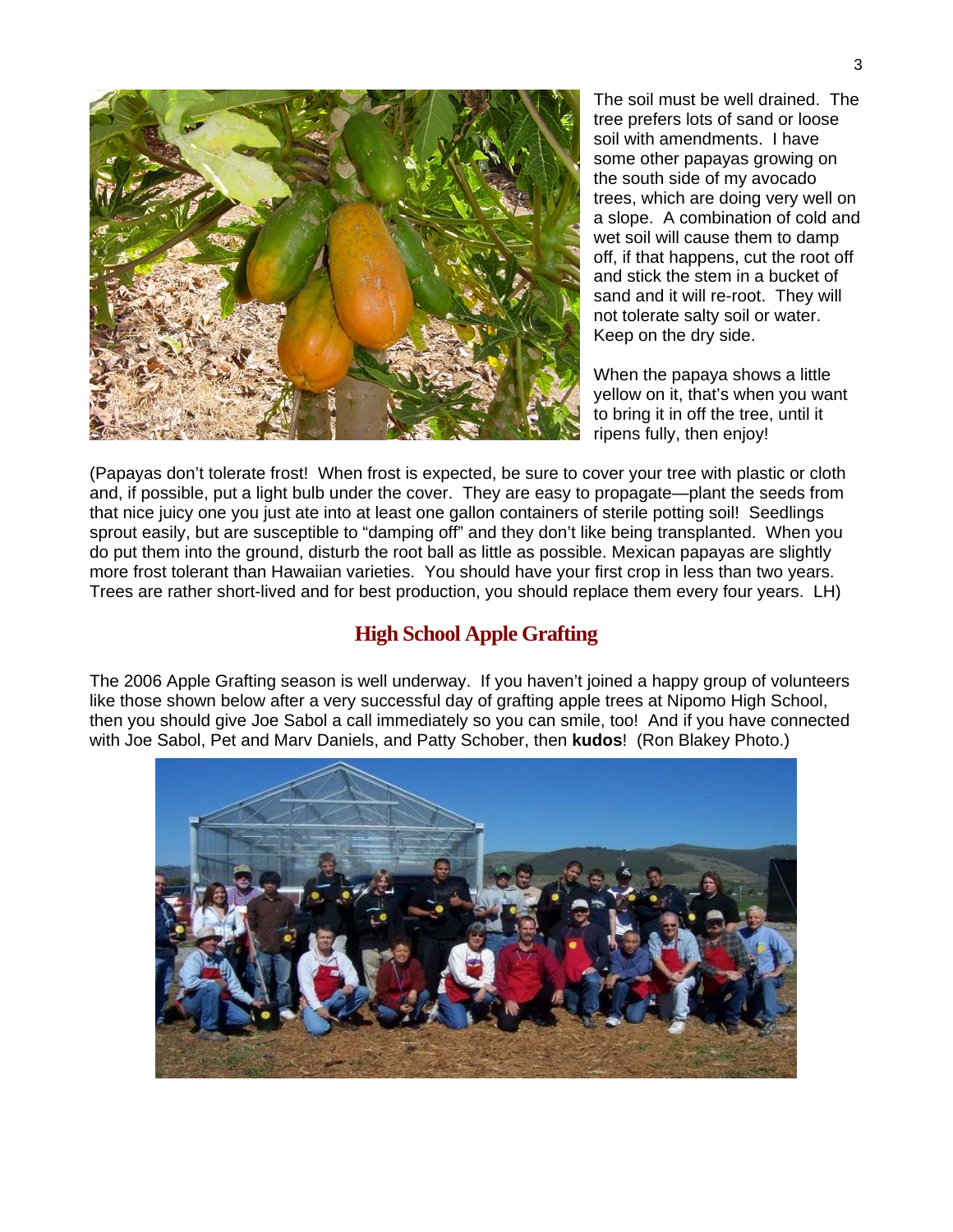Wednesday, Mar 1 -- 8 am to 11 a.m. Templeton High--Cody Domenghini and Jerry Clark. Van leaves Joe's at 7 a.m. sharp. Garden Club will join us there.

Thursday, Mar 2 -- Bradley to graft with a small class and with Joan Tomooka. Van leaves Joe's at 8:50 a.m. This is not a high school.

Friday, Mar 3 -- San Miguel, Lillian Larson School grafting with C. Wilkinson. Morning session with middle school students, exact times pending.

Monday, Mar 6 -- Master Gardeners and Achievement House 1 p.m. to 5 p.m.--two sessions. This is a Art Henzgen Special. Need help here!! Meet at Achievement House at 12:30. No van going to this event. Session ONE will be with Achievement House Students. Second session at 3 p.m. advanced grafting with the Master Gardeners. Need volunteers for both sessions please!

Tuesday, Mar 7 -- Gonzales High School in the morning with Kris Callison and Tom Jones. Class starts at 9 a.m., we arrive at 8:30 a.m. teach two or three classes and then go on to Soledad in the afternoon; arrival at 1:15 p.m. with Mandi Ramirez and Janice Souza. We teach Janice's class, 1:45 to 3 p.m. Departure from Joe's at a very early hour, no later than 6:30 a.m. Full day of fantastic grafting! This is a very early departure for retired volunteers. Bring lunch.

Friday, Mar 10 – Lompoc from 9 a.m. to noon with Mike Clifford and Kelly Hargett. Van leaves Joe's home at 7:20 a.m. sharp.

Tuesday, Mar 14 -- King City, arrival at 11:30, class starts at noon and we stay for two hours. Meet with Debbie Benson, Marti Chambers and Gregg Bridges. Van leaves Joe's home at 10 a.m. sharp. Bring a sack lunch.

Wednesday, Mar 15 – Morro Bay with Peggy Flynn, class starts at 10 a.m. and we teach until 12:30 p.m. Van leaves Joe's home at 9 a.m.

Thursday, Mar 16 -- Shandon with Deanna Cleek and classes from 9 a.m. to Noon. We meet at SHS at 8:30 to set up. Van leaves Joe's home at 7:35 a.m.

Friday, Mar 17 -- Hold for Grizzly Academy (very tentative).

Monday and Tuesday -- March 20 and 21 -- Hold both days for Coast Union HS in Cambria. What ever day is best for Coast Union, the other day we go to Arroyo Grande with Mollie R. and Teresa C. for two back to back classes in a.m.

Yet to be arranged: Atascadero and Arroyo Grande and Pacific and a second visit to Paso Robles HS. Call Joe Sabol, 544-1056, or email jsabol@calpoly.edu for regular updates! Or call Marv Daniels or Patti Schober, they both know all the details!

#### Got Stuff—Want Stuff?

One of our newer chapter colleagues thought we should have a section in the newsletter where we could let others know of our needs or of what we have that we might want to get rid of. Since this is strictly a non-profit deal, anything listed here must be FREE!

*I am looking for used but usable irrigation supplies like 2", 1/2", and other tubes & emitters, etc. for creating a garden, orchard, berry home on the cheap at my new Los Osos property. I'm interested in getting trees, herbs, plants, and whatever I can, too, I have an empty greenhouse and there are bee hives on the property for pollination- I'm rarin' to go! Also willing to let people use my place for projects or?* Contact Nancy Lehman at 528-4519 or NMLehman@aol.com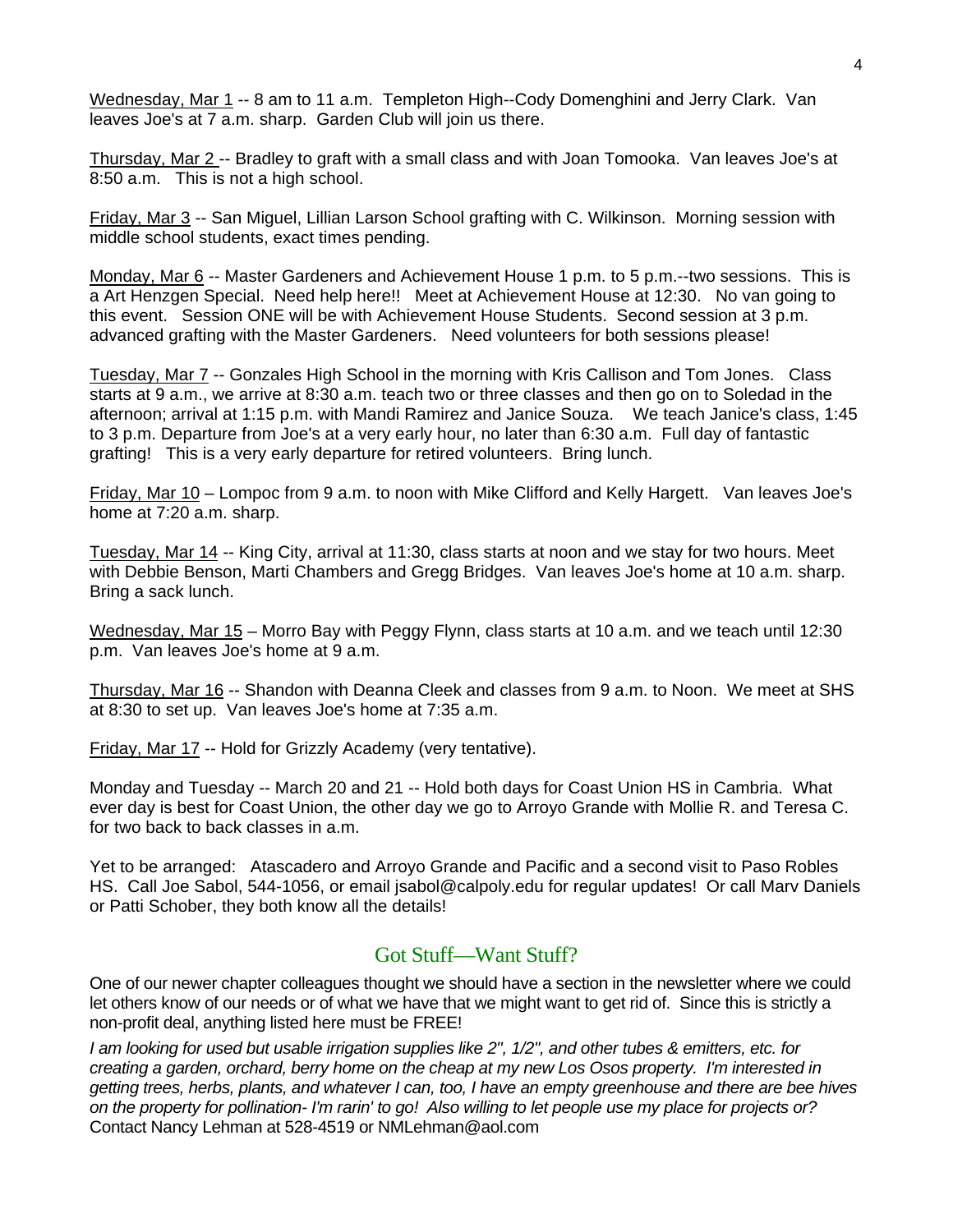## New Orchard Signs

William L. Brandt, a teacher at Redwood Middle School in Thousand Oaks (and also a CRFG member) donated his time in routing and delivering wonderful wooden signs that will go into our Community Orchard to identify each tree. He was going to let his students do it, but decided, since they were on break, that he'd do it himself. What was our cost? A very nominal \$10 for the wood! What a deal! The photo on the right was taken by Joe Sabol as Bill Brandt and his wife, Nina, presented the signs to Marv and Pet Daniels. They'll be a wonderful addition to our orchard and save lots of steps when we need to identify a specific tree—no more running back to the kiosk to check the list.



#### **Announcements**

**Welcome to Our New Chapter Colleagues:** Sanford White, Steve Knudsen, Paul Nelson, Leslie Maughmer, Kathy Keil, John Hischier, and Richard and Lois Downs.

**Art DeKleine's Grafting Info:** I promised several grafters attending our last meeting, the grafting workshop, that I would provide the following references:

(1) Grafting Tool: See [www.datrepair.com/grafting\\_tools.htm](http://www.datrepair.com/grafting_tools.htm) for pictures and pricing. The price is about \$50.

Contact Larry at 818-996-8542, let him know that you are a CRFG member from the Central Coast Chapter.

(2) Grafting Tape: I will have more tape at the next meeting. I ran out of tape at our grafting workshop. The tape is purchased from the following company at a cost of about \$72 for 6 rolls.

SHIGYO Company [aglis – Medel Grafting Tape] Ted Nishihira President 12335 Viking Way Truckee, CA 96161 [birdshigyo@earthlink.net](mailto:birdshigyo@earthlink.net) (530) 582-4910

**Join the Parent Organization:** Many of our chapter colleagues are members of the Parent association and, for those of you who aren't, perhaps you **should** consider joining. With parent organization membership you receive a wonderful color magazine, *The Fruit Gardener***,** filled with great articles on fruit growing, news, many chapter activities and contacts. Dues are **\$30 annually** or **3 years for \$87**. Membership applications are available from **Joe Sabol**. Call him at **544-1056** if you can't find him at a meeting.